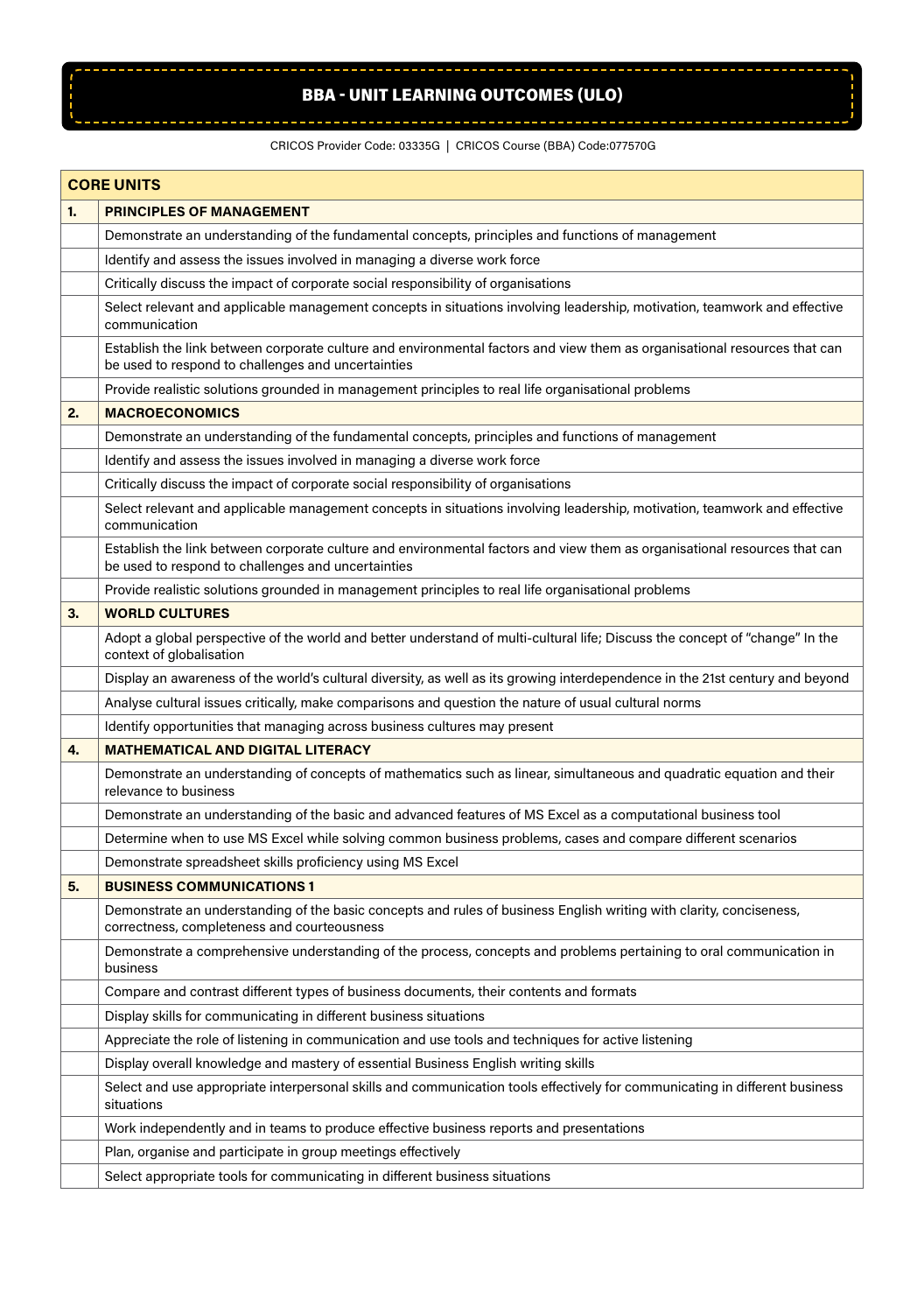| 6.  | <b>MICROECONOMICS</b>                                                                                                                                                                                                                                                      |
|-----|----------------------------------------------------------------------------------------------------------------------------------------------------------------------------------------------------------------------------------------------------------------------------|
|     | Demonstrate substantial knowledge of the fundamental principles of microeconomics                                                                                                                                                                                          |
|     | Interpret business events and issues from a microeconomic perspective                                                                                                                                                                                                      |
|     | Analyse the linkages between economic theory and real-life business problems                                                                                                                                                                                               |
|     | Undertake individual or group-based analysis, discussions, debates, and formal presentations addressing micro-economic<br>issues                                                                                                                                           |
|     | Plan and coordinate work independently and in teams, to meet deadlines, delivery styles and specified quality standards                                                                                                                                                    |
|     | Apply relevant microeconomic principles to interpret business events and issues                                                                                                                                                                                            |
| 7.  | SUSTAINABILITY AND CORPORATE SOCIAL RESPONSIBILITY                                                                                                                                                                                                                         |
|     | Identify the major 'sustainability' issues facing mankind that impact the conduct of modern day business; Demonstrate an<br>understanding of the importance of CSR and social entrepreneurship                                                                             |
|     | Discuss a wide range of social and environmental problems and relate them to the world of business                                                                                                                                                                         |
|     | Identify and address the opportunities & challenges the future brings by being able to manage the environment, business<br>and society sustainably; Critically analyse the social and environmental impacts of the conduct of business                                     |
|     | Critically analyse the social and environmental impacts of the conduct of business, and innovate solutions/outcomes<br>premised on evidence/research                                                                                                                       |
|     | Present opinions and results of critical analysis persuasively in writing and verbally by using the features of Microsoft Word<br>and Microsoft PowerPoint                                                                                                                 |
|     | Work in teams and independently to meet deadlines, delivery styles and specified quality standards                                                                                                                                                                         |
|     | Have a "creative" and inclusive game plan for 'doing' CSR as entrepreneurs or businessmen                                                                                                                                                                                  |
| 8.  | <b>MARKETING</b>                                                                                                                                                                                                                                                           |
|     | Demonstrate an understanding the role of marketing in the internal and external business environments; Demonstrate<br>knowledge of product development, pricing, distribution and promotion and the extended marketing mix                                                 |
|     | Demonstrate an understanding of the importance of marketing and its role and dynamics in a firm and society                                                                                                                                                                |
|     | Critically analyse factors affecting consumer and business behaviour                                                                                                                                                                                                       |
|     | Design a marketing plan using the learning from an STP analysis                                                                                                                                                                                                            |
|     | Design a marketing plan using the learning from an STP analysis (work in teams)                                                                                                                                                                                            |
| 9.  | <b>INTRODUCTION TO QUANTITATIVE METHODS IN BUSINESS</b>                                                                                                                                                                                                                    |
|     | Demonstrate an understanding of the basic concepts and techniques of quantitative methods, and their application in<br>business, management and leadership (disruption of business)                                                                                        |
|     | Locate/identify data/information to examine and understand current status. Interpret trends and estimate projects and<br>communicating in different business contexts                                                                                                      |
|     | Appreciate the role of various mathematical and statistical concepts and apply relevant equations/formulae as an aid to<br>business decision making                                                                                                                        |
|     | Use of language communication to persuade and influence                                                                                                                                                                                                                    |
|     | Select and use appropriate interpersonal skills and communication tools effectively for communicating in different business<br>situations                                                                                                                                  |
|     | Plan, organise and participate in group meetings to produce effective business reports and presentations                                                                                                                                                                   |
|     | Resolve conflicts and possible variations in analyses and findings. Select appropriate tools (and medium) for communicating<br>in different business situations                                                                                                            |
| 10. | <b>ORGANISATIONAL BEHAVIOUR</b>                                                                                                                                                                                                                                            |
|     | Demonstrate knowledge about how people function and relate within organisations                                                                                                                                                                                            |
|     | Display self-awareness in the areas of interpersonal and behavioural skills and be prepared to function interpersonally and<br>organisationally as future managers                                                                                                         |
|     | Critically analyse and discuss issues and problems faced by organisations and suggest practical solutions to address them<br>by using Organisational Behaviour models and frameworks                                                                                       |
|     | Engage in persuasive discussions and present recommendations and possible solutions in written reports and verbal<br>presentations                                                                                                                                         |
|     | Work independently and in teams to produce effective business solutions, reports and presentations. Apply Organisational<br>Behaviour models and frameworks while working independently and in teams to produce effective business solutions,<br>reports and presentations |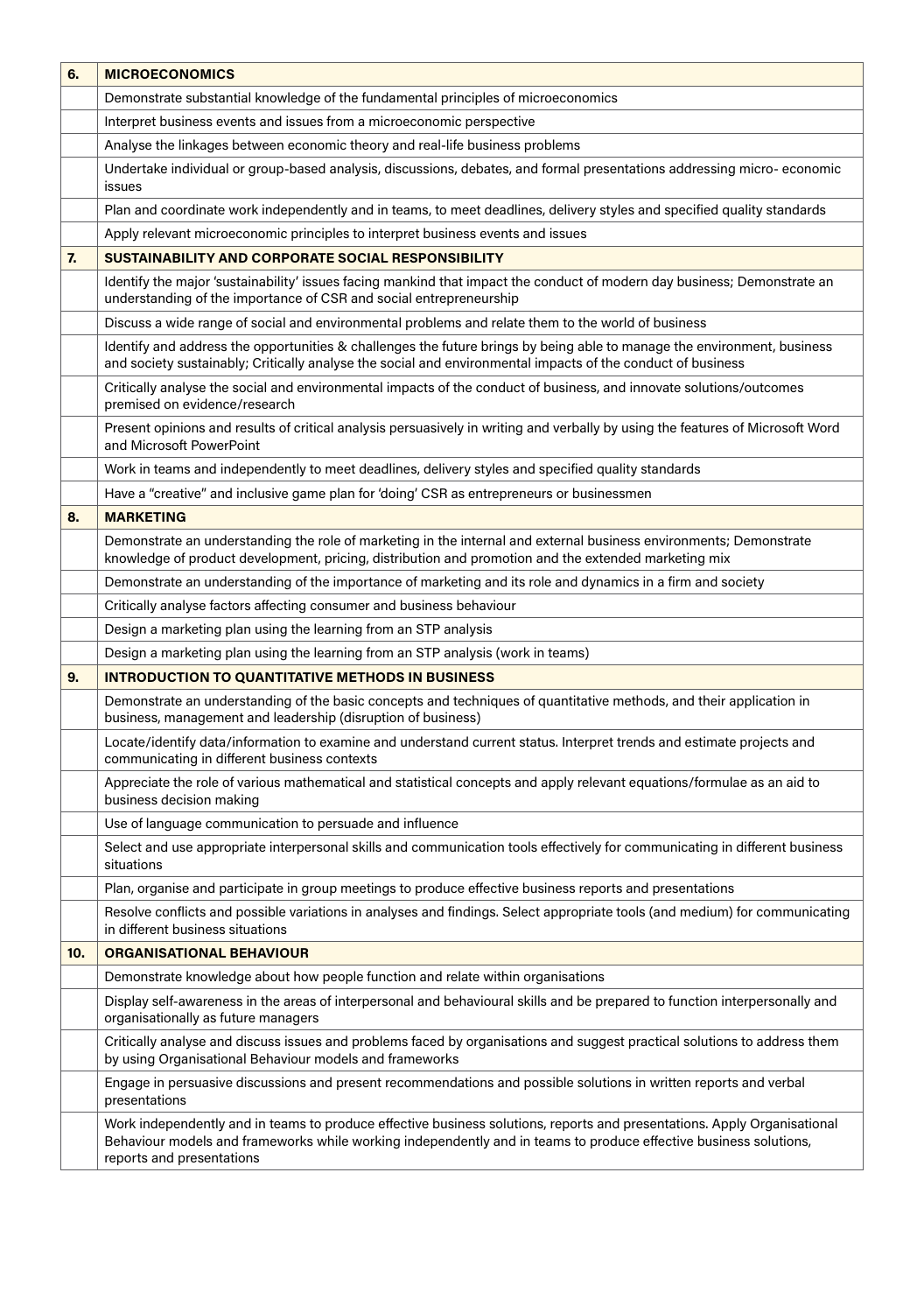| 11. | <b>STATISTICS</b>                                                                                                                                                                                                                                                                                                                                                                                                                      |
|-----|----------------------------------------------------------------------------------------------------------------------------------------------------------------------------------------------------------------------------------------------------------------------------------------------------------------------------------------------------------------------------------------------------------------------------------------|
|     | Demonstrate an understanding of the fundamental concepts and techniques of statistics; Demonstrate knowledge of<br>application of descriptive statistics concepts to data sets; Appreciate the application of advanced statistical analyses such as,<br>but not limited to, multiple regressions                                                                                                                                       |
|     | Understand business processes, their individual parts and inter-linkages quantitatively, and make statistical inferences that<br>enable decision making                                                                                                                                                                                                                                                                                |
|     | Perform business forecasting for parameters such as such as revenue, cost or related business variables and/or other<br>macroeconomic factors                                                                                                                                                                                                                                                                                          |
| 12. | <b>OPERATIONS MANAGEMENT</b>                                                                                                                                                                                                                                                                                                                                                                                                           |
|     | Demonstrate an understanding of the basic quantitative concepts and tools of Operations Management                                                                                                                                                                                                                                                                                                                                     |
|     | Analyse and discuss the basic quantitative concepts of Operations Management in the context of real life situations                                                                                                                                                                                                                                                                                                                    |
|     | Select and use the appropriate Operations Management tools and techniques to provide realistic solutions to relevant<br>business situations                                                                                                                                                                                                                                                                                            |
| 13. | <b>FINANCIAL ACCOUNTING</b>                                                                                                                                                                                                                                                                                                                                                                                                            |
|     | Demonstrate an understanding of the basic concepts and principles of accounting and accounting terminology in line with<br>the latest accounting standards; Demonstrate an understanding of and use different methods of managing a well-organised<br>and effective inventory and budget in line with adequate internal control systems                                                                                                |
|     | Analyse financial statements of selected companies using financial ratios                                                                                                                                                                                                                                                                                                                                                              |
|     | Prepare and interpret basic financial statements namely income statement, balance sheet and cash flow statements;<br>Understand the role of financial ratios and interpret financial statements and account for specific items such as current<br>assets and current liabilities                                                                                                                                                       |
|     | Plan and coordinate work independently and in teams, to meet deadlines, delivery styles and specified quality standards                                                                                                                                                                                                                                                                                                                |
| 14. | <b>BUSINESS DISRUPTIVE TECHNOLOGY</b>                                                                                                                                                                                                                                                                                                                                                                                                  |
|     | Identify and evaluate the latest technology trends and their impact on business                                                                                                                                                                                                                                                                                                                                                        |
|     | Recognise the challenges in implementing emerging technology                                                                                                                                                                                                                                                                                                                                                                           |
|     | Construct business strategies that exploit innovation trends for competitive advantage                                                                                                                                                                                                                                                                                                                                                 |
|     | Innovate solutions for disruption (technology, business and leadership)                                                                                                                                                                                                                                                                                                                                                                |
|     | Communicate, in oral and written form in a group setting, how new technology adoption impacts on business outcomes                                                                                                                                                                                                                                                                                                                     |
| 15. | <b>CORPORATE FINANCE</b>                                                                                                                                                                                                                                                                                                                                                                                                               |
|     | Demonstrate an understanding of key concepts of 'time value' of money and knowledge required to calculate 'present value'<br>and 'future values'; Display knowledge of the various capital budgeting techniques including, but not limited to, NPV, IRR,<br>Payback Period, and their uses and applications; Exhibit an understanding of cash and working capital management, and<br>their role and importance in financial management |
|     | Appreciate the relationship between accounting profits and cash flow                                                                                                                                                                                                                                                                                                                                                                   |
|     | Critically discuss capital structure and analyse how leverage affects both market value and the required rates of return on<br>equity and assets                                                                                                                                                                                                                                                                                       |
|     | Plan, coordinate and work independently and in teams, to meet deadlines, delivery styles and specified quality standards                                                                                                                                                                                                                                                                                                               |
|     | Apply appropriate financial management tools and techniques in decision making for projects, investments and capital<br>structure                                                                                                                                                                                                                                                                                                      |
| 16. | <b>DECISION SCIENCE AND ANALYTICS</b>                                                                                                                                                                                                                                                                                                                                                                                                  |
|     | Examine the basic concepts of decision science, its importance and application in business and leadership/management                                                                                                                                                                                                                                                                                                                   |
|     | Understand and explain the cognitive processes underlying decision-making processes and bias (with reference to business<br>intelligence and associated research)                                                                                                                                                                                                                                                                      |
|     | Explain the steps in decision-making process, and implications of risk management and leading change                                                                                                                                                                                                                                                                                                                                   |
|     | Apply simple decision-making models (and strategic thinking processes) to devise innovative solutions to improve individual<br>and team judgement and decisions                                                                                                                                                                                                                                                                        |
|     | Select and use appropriate interpersonal skills and communication tools effectively for communicating in different business<br>situations. [Intercultural Competence and Communication]                                                                                                                                                                                                                                                |
|     | Examine and understand the different roles individuals and groups/teams play in decision-making                                                                                                                                                                                                                                                                                                                                        |
|     | Note and evaluate the ethics and equity around data access, and confidentiality in communicating to individuals/teams                                                                                                                                                                                                                                                                                                                  |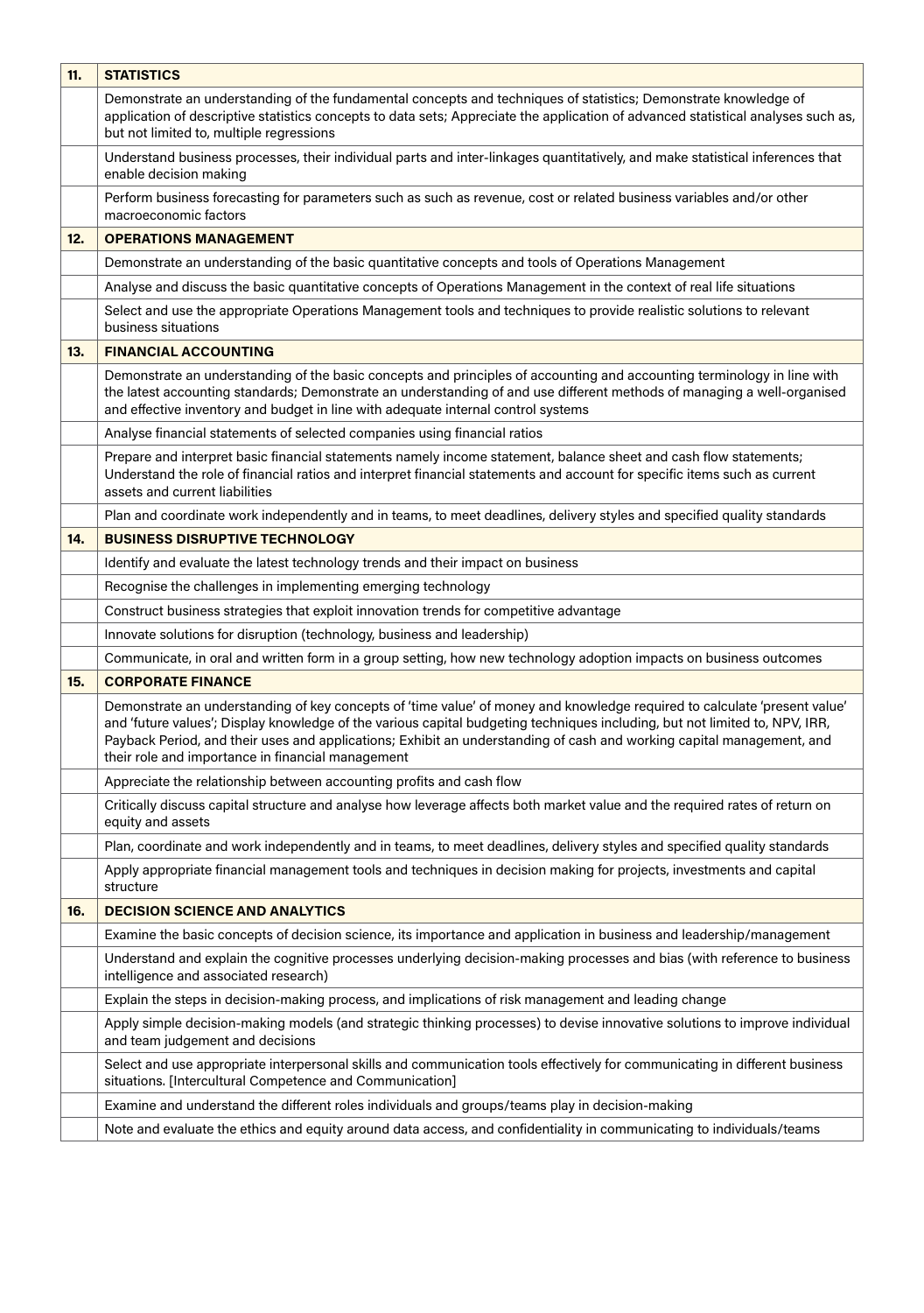| 17. | <b>RESEARCH METHODOLOGY</b>                                                                                                                                                                                                                                                                                                                                                                                                                      |
|-----|--------------------------------------------------------------------------------------------------------------------------------------------------------------------------------------------------------------------------------------------------------------------------------------------------------------------------------------------------------------------------------------------------------------------------------------------------|
|     | Demonstrate an understanding of research methodology and frameworks relevant to the conduct of business research;<br>Assess the suitability of research tools and techniques and the limitations of quantitative and qualitative research                                                                                                                                                                                                        |
|     | Understand the use of research and its applications to business needs                                                                                                                                                                                                                                                                                                                                                                            |
|     | Interpret research reports and output derive insights from them                                                                                                                                                                                                                                                                                                                                                                                  |
|     | Examine research questions, and innovate methods and data analysis                                                                                                                                                                                                                                                                                                                                                                               |
|     | Prepare a sample questionnaire, collect data and communicate the analysis via a research report                                                                                                                                                                                                                                                                                                                                                  |
|     | Plan and coordinate work independently and in teams, to meet deadlines, delivery styles and specified quality standards                                                                                                                                                                                                                                                                                                                          |
|     | Prepare a sample research proposal responsibly and with due consideration of various ethical principles of research                                                                                                                                                                                                                                                                                                                              |
| 18. | <b>DATA SCIENCE FOR BUSINESS</b>                                                                                                                                                                                                                                                                                                                                                                                                                 |
|     | Examine the basic concepts of data science and applications in business, economics and commerce                                                                                                                                                                                                                                                                                                                                                  |
|     | Locate/identify data/information to examine and understand current status. Interpret trends and estimate projects, and<br>communicating in different business contexts                                                                                                                                                                                                                                                                           |
|     | Use quantitative abilities to solve data science problems [Problem Solving and Decision Making]                                                                                                                                                                                                                                                                                                                                                  |
|     | Evaluate and dissect data in different ways                                                                                                                                                                                                                                                                                                                                                                                                      |
|     | Select and use appropriate interpersonal skills and communication tools effectively for communicating in different business<br>situations                                                                                                                                                                                                                                                                                                        |
|     | Interpret a data set and present findings in oral and written form                                                                                                                                                                                                                                                                                                                                                                               |
| 19. | <b>HUMAN RESOURCES MANAGEMENT</b>                                                                                                                                                                                                                                                                                                                                                                                                                |
|     | Understand the fundamental concepts of Human Resource Management and describe the general function of human<br>resource management in organizations; Describe the specific functions of the key activities in human resource management<br>(inclusive of job analysis, human resources planning, recruitment and selection, training and development, performance<br>management, compensation management, and industrial and employee relations) |
|     | Recognise the real-world applications of human resources management concepts learned                                                                                                                                                                                                                                                                                                                                                             |
|     | Critically analyse and discuss the emerging issues in human resource management using a systematic approach                                                                                                                                                                                                                                                                                                                                      |
|     | Identify and locate and propose alternate solutions to situations and contexts in HRM                                                                                                                                                                                                                                                                                                                                                            |
|     | Engage in interpersonal discussions and present recommendations and possible solutions in written reports and verbal<br>presentations                                                                                                                                                                                                                                                                                                            |
|     | Plan, coordinate and work independently and in teams, to meet deadlines, delivery styles and specified quality standards                                                                                                                                                                                                                                                                                                                         |
|     | Apply HRM theories, concepts, and models to contemporary HRM issues                                                                                                                                                                                                                                                                                                                                                                              |
| 20. | <b>COST ACCOUNTING</b>                                                                                                                                                                                                                                                                                                                                                                                                                           |
|     | Demonstrate an understanding principle of cost accounting and the basic cost accounting concepts (GAAP)                                                                                                                                                                                                                                                                                                                                          |
|     | Use the techniques for product costing, budgetary planning and control and performance measurement                                                                                                                                                                                                                                                                                                                                               |
|     | Recognise the role of cost accounting in management task such as planning, controlling and decision-making                                                                                                                                                                                                                                                                                                                                       |
|     | Exhibit deep insight into the application of specialist tools such as Activity-Based Costing and the Balanced Scorecard                                                                                                                                                                                                                                                                                                                          |
| 21. | <b>BUSINESS COMMUNICATION 2</b>                                                                                                                                                                                                                                                                                                                                                                                                                  |
|     | Demonstrate an understanding of the basic concepts and rules of business English writing with clarity, conciseness,<br>correctness, completeness and courteousness                                                                                                                                                                                                                                                                               |
|     | Demonstrate a comprehensive understanding of the process, concepts and problems pertaining to oral communication in<br>business                                                                                                                                                                                                                                                                                                                  |
|     | Compare and contrast different types of business documents, their contents and formats                                                                                                                                                                                                                                                                                                                                                           |
|     | Display skills for communicating in different business situations                                                                                                                                                                                                                                                                                                                                                                                |
|     | Appreciate the role of listening in communication and use tools and techniques for active listening                                                                                                                                                                                                                                                                                                                                              |
|     | Use of language communication to persuade and influence                                                                                                                                                                                                                                                                                                                                                                                          |
|     | Display overall knowledge and mastery of essential Business English writing skills Select and use appropriate interpersonal<br>skills and communication tools effectively for communicating in different business situations                                                                                                                                                                                                                     |
|     | Work independently and in teams to produce effective business reports and presentations Plan, organise and participate in<br>group meetings effectively                                                                                                                                                                                                                                                                                          |
|     | Select appropriate tools for communicating in different business situations                                                                                                                                                                                                                                                                                                                                                                      |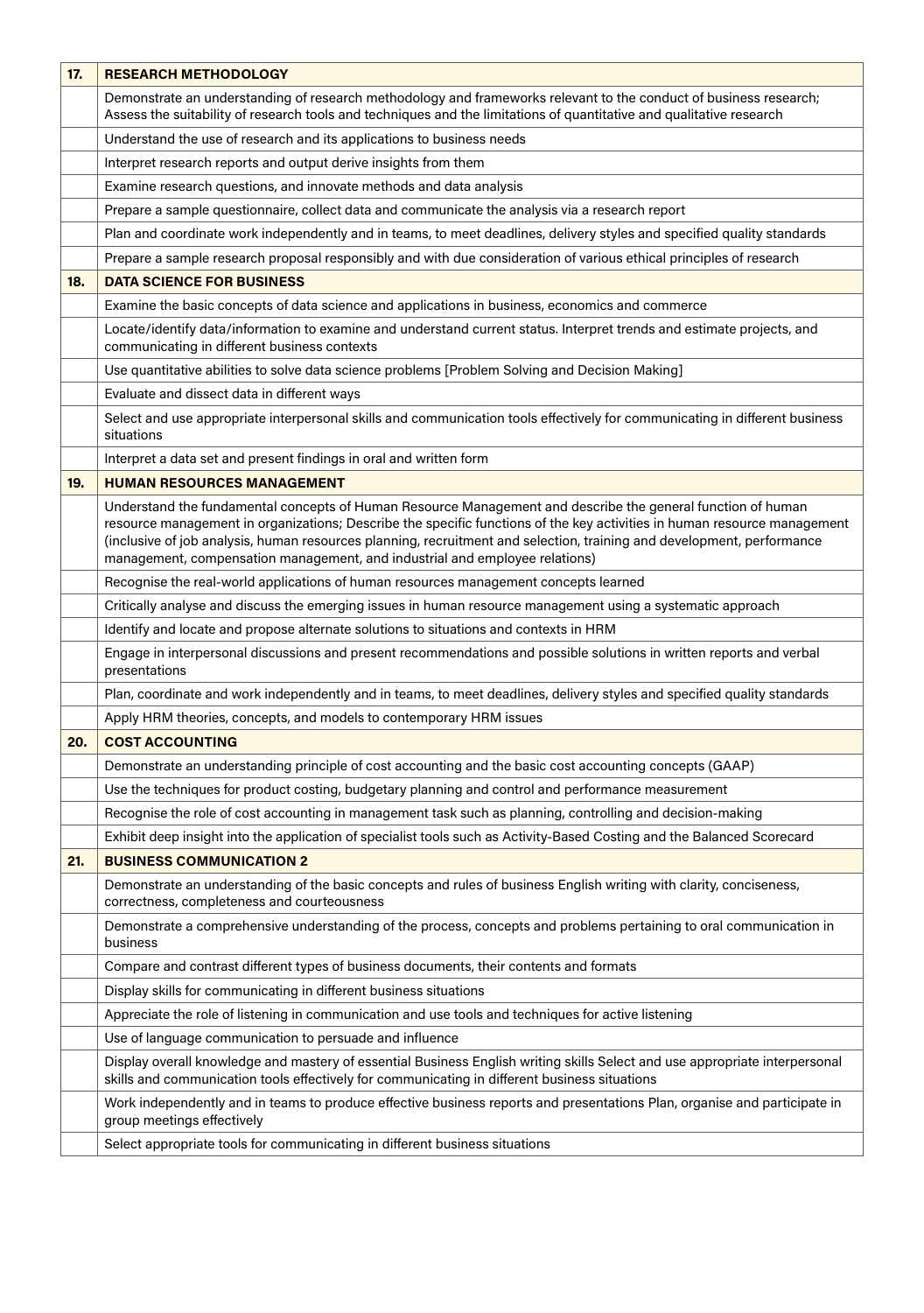| 22. | <b>BUSINESS LAW</b>                                                                                                                                                                                                                                                     |
|-----|-------------------------------------------------------------------------------------------------------------------------------------------------------------------------------------------------------------------------------------------------------------------------|
|     | Demonstrate an understanding of the basic principles related to contracts, negotiable instruments, agency, employment,<br>government regulations, liquidation of companies, insurance and revenue                                                                       |
|     | Display an awareness of potential restrictions in applying prevailing laws                                                                                                                                                                                              |
|     | Identify, critically analyse and discuss business and company-related legal issues                                                                                                                                                                                      |
|     | Work in teams and independently to meet deadlines, delivery styles and specified quality standards                                                                                                                                                                      |
|     | Reflect on S1 - World Culture (BBA LIB 101), S2 - RIP 1 (BBA POR 101) and Foundation Skills (Ethics/Moral Reasoning),<br>and S4 - RIP 2 (BBA PRO 202) and negotiate, resolve and advance a cultural-sensitive and legally-appropriate solution to<br>business problems" |
| 23. | <b>DECISION MAKING</b>                                                                                                                                                                                                                                                  |
|     | Understand and design conceptual frameworks incorporating decision making techniques and tools to process available<br>information                                                                                                                                      |
|     | Integrate dynamic decision-making techniques for complex problems and every day decision making techniques for routine<br>problems                                                                                                                                      |
|     | Identify and critically assess the likely consequences of decisions by balancing relevant factors and identify best course of<br>action                                                                                                                                 |
|     | Extend Decision Science and associated research methods to propose creative or innovative models for business and<br>leadership                                                                                                                                         |
|     | Engage in analytical discussions and present recommendations and possible solutions in written reports and/or verbal<br>presentations                                                                                                                                   |
|     | Work in teams and independently to meet deadlines, delivery styles and specified quality standards                                                                                                                                                                      |
| 24. | <b>ADVANCED QUANTITATIVE METHODS AND MODELING</b>                                                                                                                                                                                                                       |
|     | Demonstrate an understanding of the basic concepts and techniques of advanced quantitative methods and modeling, and<br>their application in business, management and leadership                                                                                        |
|     | Locate/identify data/information to examine and understand current status. Identify conceptual models and frameworks to<br>guide formulation of business and research questions                                                                                         |
|     | Identify key concepts/constructs/variables, develop conceptual frameworks and elicit key research questions. Appreciate the<br>role of various mathematical and statistical concepts and apply them as an aid to business decision making                               |
|     | Innovate and create conceptual frameworks to address complex research questions                                                                                                                                                                                         |
|     | Select and use appropriate interpersonal skills and communication tools effectively for communicating in different business<br>situations                                                                                                                               |
|     | Work in teams to co-create and examine research questions, data and statistical procedures and produce reports for<br>business, community and leaders/politicians                                                                                                       |
|     | Resolve conflicts and possible variations in conceptualisation, methodology, data collection, analyses and findings. Select<br>appropriate tools (and medium) for communicating in different business situations                                                        |
| 25. | <b>PROJECT MANAGEMENT</b>                                                                                                                                                                                                                                               |
|     | Identify established methods and tools for project management                                                                                                                                                                                                           |
|     | Recognise best practice in project conception, planning and execution                                                                                                                                                                                                   |
|     | Evaluate the viability of project proposals; Analyse the factors required for a successful project and the difficulties in<br>executing projects                                                                                                                        |
|     | Communicate project decisions and outcomes to various stakeholders                                                                                                                                                                                                      |
|     | As part of a team, plan and execute a project successfully                                                                                                                                                                                                              |
| 26. | <b>STRATEGIC MANAGEMENT</b>                                                                                                                                                                                                                                             |
|     | Discuss practical aspects of strategic management concepts, theory, research and techniques from the point of skill-oriented<br>practitioners' perspectives                                                                                                             |
|     | Align the implementation of business strategy with the Balanced Scorecard (Kaplan and Norton)                                                                                                                                                                           |
|     | Conduct External environmental analysis and Internal analysis; (To include SEPT and SWOT analysis based on factor<br>evaluation matrices) [Problem Solving and Decision Making]                                                                                         |
|     | Explore various strategic management models and advance alternate models                                                                                                                                                                                                |
|     | Engage in analytical discussions and present recommendations and possible solutions in written reports and/or verbal<br>presentations                                                                                                                                   |
|     | Work in teams and independently to meet deadlines, delivery styles and specified quality standards. Apply a comprehensive<br>Strategy - Formulation Framework with a view to match strength and weaknesses with opportunities and threats                               |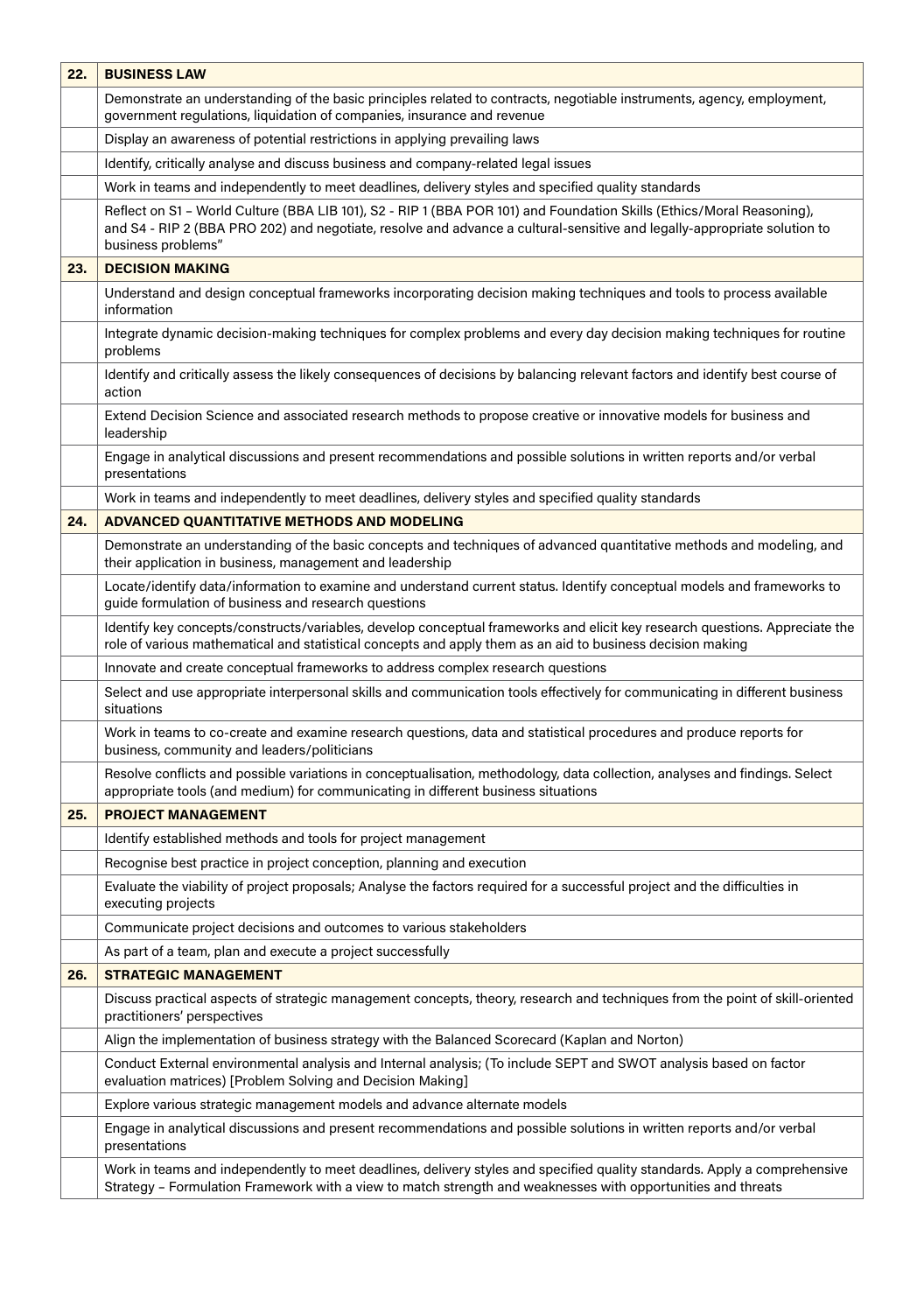| 27. | <b>AUSTRALIAN BUSINESS ENVIRONMENT</b>                                                                                                                                                                                                                      |
|-----|-------------------------------------------------------------------------------------------------------------------------------------------------------------------------------------------------------------------------------------------------------------|
|     | Display an understanding of the evolution and growth of Australian Business and Economy, market environment, legal and<br>regulatory environments, political and government policies                                                                        |
|     | Appraise major trends in society, attitudes and technology and their impact on business in Australia                                                                                                                                                        |
|     | Survey the Australian Business Environment and identify its influence on business decisions; Analyse the roles and functions<br>of government in the fields of economics, industry, education and social policy and forecast their implications for markets |
|     | Identify trends; Extend forecasting to develop and propose alternate solutions                                                                                                                                                                              |
|     | Not addressed                                                                                                                                                                                                                                               |
|     | Work in teams and independently to meet deadlines, delivery styles and specified quality standards. Bring together all the<br>major aspects of the Australian business landscape in designing and developing business decision models                       |

|    | <b>ELECTIVE UNIT</b>                                                                                                                                                 |  |
|----|----------------------------------------------------------------------------------------------------------------------------------------------------------------------|--|
| 1. | <b>EXTENDED ELECTIVE</b>                                                                                                                                             |  |
|    | Discuss methods to assess knowledge needs (This must include timeframes, key objectives and expected outcomes)                                                       |  |
|    | Identify an area of interest or requirement for further knowledge (learning gap) to be addressed via further investigation or<br>research                            |  |
|    | Critically analyse new knowledge acquired to achieve research objectives                                                                                             |  |
|    | Extended learning from current business subjects and apply in the field of data science (alternatively, innovate the use of data<br>science for disrupting business) |  |
|    | Engage in analytical discussions and present recommendations and possible solutions in written reports and/or verbal<br>presentations                                |  |
|    | Dependent on the subject chosen                                                                                                                                      |  |

Use literature to support the outputs achieved through a self-directed research process of knowledge gap identification, information acquisition and knowledge creation.

|    | <b>FOUNDATION SKILLS AND EMPLOYABILITY SKILLS UNITS</b>                                                                                                        |  |
|----|----------------------------------------------------------------------------------------------------------------------------------------------------------------|--|
| 1. | <b>FOUNDATION SKILLS 1: PERSONAL &amp; CAREER FOUNDATIONS</b>                                                                                                  |  |
|    | Explain key concepts associated with personal values and goals, career aspirations, employment trends and individual<br>pathway opportunities/plans/strategies |  |
|    | Examine current practices and emerging trends, to support/enhance the world of work (business and leadership)                                                  |  |
|    | Identify personal strengths and note personal and work trajectories                                                                                            |  |
|    | Identify and analyse labour and employment trends, and seek support mechanics for empowerment and value-add to<br>decision making                              |  |
|    | Demonstrate teamwork skills in group task and activities; appreciate the value of teams                                                                        |  |
|    | Appreciate the context and situations around learning, being and becoming                                                                                      |  |
|    | Develop realistic solutions grounded with analytical and critical competencies to real life problems                                                           |  |
| 2. | <b>FOUNDATION SKILLS 2: ETHICS AND MORAL REASONING</b>                                                                                                         |  |
|    | Explain basic concepts in philosophy and describe terminologies associated with ethics, moral reasoning and virtues                                            |  |
|    | Examine current practices and emerging trends, to support/enhance the world of work (business and leadership)                                                  |  |
|    | Understand and engage in debates in ethics and moral reasoning                                                                                                 |  |
|    | Use the skills and processes of philosophical discourse to address critical incidents, and conduct independent inquiry and<br>research                         |  |
|    | Demonstrate teamwork skills in group task and activities; appreciate the value of teams and its pertinence in arguments and<br>debates (group consensus)       |  |
|    | Appreciate ethics and moral reasoning transcends culture and society; analyse and critically evaluate arguments and points<br>of view                          |  |
|    | Understand the role of philosophy, ethics moral values (and virtues) in everyday life                                                                          |  |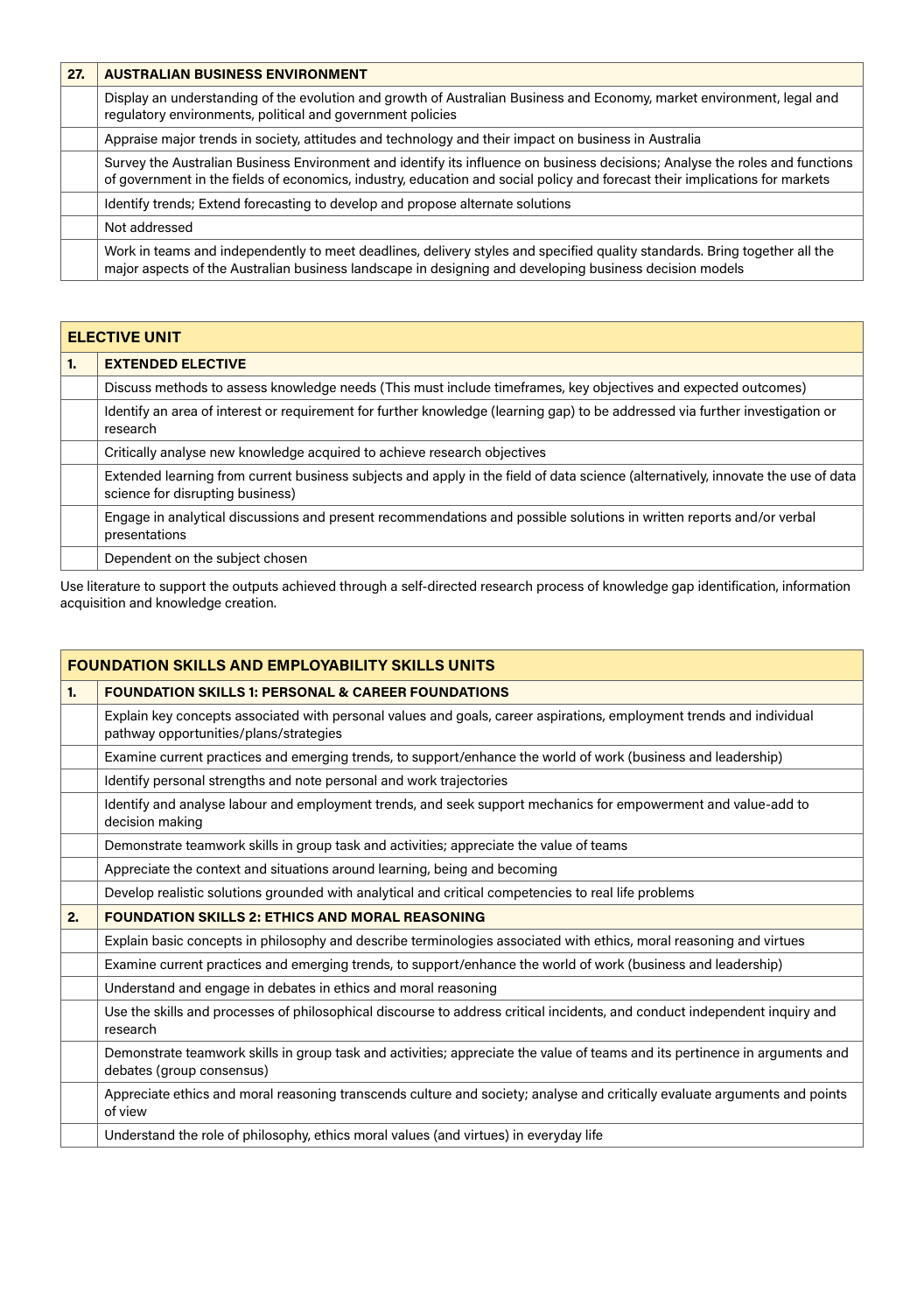| 3. | <b>EMPLOYABILITY AND PRACTITIONER SKILLS SERIES 1: EMOTIONAL INTELLIGENCE</b>                                                                                                                                     |
|----|-------------------------------------------------------------------------------------------------------------------------------------------------------------------------------------------------------------------|
|    | Demonstrate an understanding of personality types and attributes of emotional intelligence and empathy                                                                                                            |
|    | Exhibit the skills, knowledge, and understanding gained in order to increase employability and possess the essential<br>qualifications sought in the corporate world                                              |
|    | Display self-awareness, emotional intelligence and empathy                                                                                                                                                        |
|    | Select and use appropriate interpersonal skills and communication tools effectively for communicating in different business<br>situations                                                                         |
|    | Plan, organise and participate in group meetings effectively                                                                                                                                                      |
| 4. | EMPLOYABILITY AND PRACTITIONER SKILLS SERIES 2: LEADERSHIP, TEAMWORK, GLOBAL DEXTERITY                                                                                                                            |
|    | Demonstrate an understanding of team dynamics, personality traits and different leadership styles                                                                                                                 |
|    | Discuss the impact of various socio- cultural factors in effective leadership in a globalized world                                                                                                               |
|    | Analyse the relationship between motivation, type of followers, culture code and team performance                                                                                                                 |
|    | Engage in analytical discussions and present recommendations and possible solutions in written reports and verbal<br>presentations                                                                                |
|    | Plan, coordinate and work independently and in teams, to meet deadlines, delivery styles and specified quality standards                                                                                          |
| 5. | <b>EMPLOYABILITY AND PRACTITIONER SKILLS SERIES 3: COMMUNICATING EFFECTIVELY</b>                                                                                                                                  |
|    | Display a good understanding of relevant factors pertinent to negotiation, negotiation styles and conflict resolution in cross<br>cultural settings                                                               |
|    | Research a real cross-cultural business transaction from the aspects of negotiation, parties involved, motivations, and the<br>nature of the outcome                                                              |
|    | Critically analyse personal negotiation and selling styles and devise ways to enhance these via listening skills, empathy,<br>inter- personal relationships, cross-cultural dexterity and effective communication |
|    | Engage in analytical discussions and present recommendations and possible solutions in written reports and/or verbal<br>presentations                                                                             |
|    | Work in teams and independently to meet deadlines, delivery styles and specified quality standards                                                                                                                |
| 6. | EMPLOYABILITY AND PRACTITIONER SKILLS SERIES 4: INNOVATION, CREATIVITY AND AGILITY                                                                                                                                |
|    | Discuss the concepts, tools and frameworks for innovation, creativity and agility                                                                                                                                 |
|    | Adopt innovative creative and strategies while addressing ambiguity in the business environment                                                                                                                   |
|    | Assess own creativity, innovation style and ability to cope with ambiguity and accordingly prepare a personalised plan/road<br>map to handle future projects that require strategic thinking                      |
|    | Engage in analytical discussions and present recommendations and possible solutions in written reports and/or verbal<br>presentations                                                                             |
|    | Work in teams and independently to meet deadlines, delivery styles and specified quality standards                                                                                                                |
|    | Apply strategic thinking using appropriate problem solving, innovation and creativity tools and frameworks to provide a pitch<br>for a new business strategy                                                      |

| <b>PROJECTS</b>                                                                                                                                                                                                                                                                        |  |
|----------------------------------------------------------------------------------------------------------------------------------------------------------------------------------------------------------------------------------------------------------------------------------------|--|
| <b>REGIONAL IMMERSION PROJECT 1</b>                                                                                                                                                                                                                                                    |  |
| Display the knowledge required to conduct primary research                                                                                                                                                                                                                             |  |
| Demonstrate knowledge of the local business environment in Singapore (and the wider region) and appreciate the interplay<br>of different industries and business cultures in regional and global contexts; Display professionalism in the delivery of the<br>project (incl. timeliness |  |
| Create alternate solutions to problems; examine current trends and provide justification(s) for methods and analysis                                                                                                                                                                   |  |
| Exhibit confidence in delivering professional presentations                                                                                                                                                                                                                            |  |
| Work in teams to complete projects effectively. Select and utilise relevant tools to conduct regional primary research and<br>complete projects effectively                                                                                                                            |  |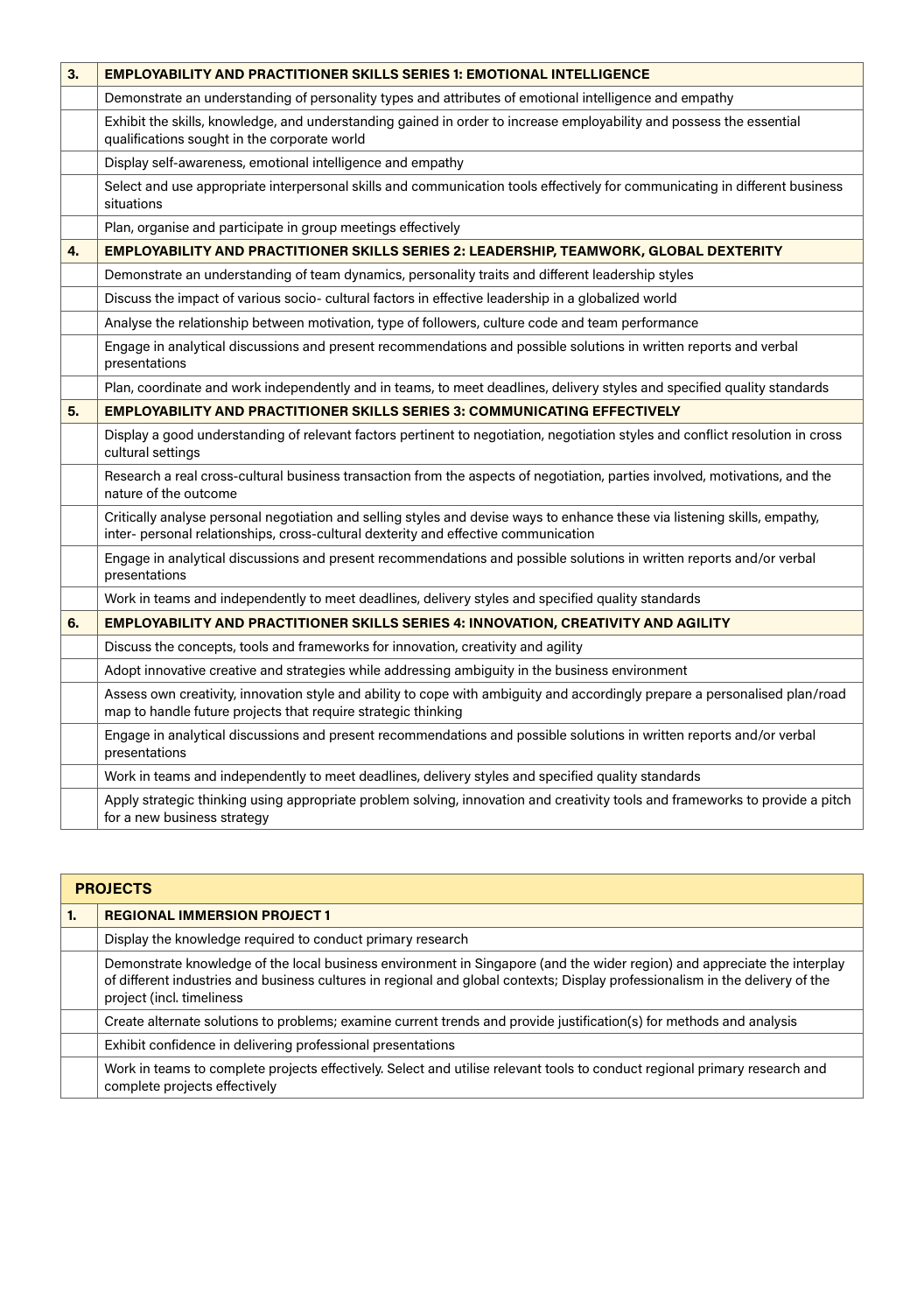| 2. | <b>REGIONAL IMMERSION PROJECT 2</b>                                                                                                                                                                                      |
|----|--------------------------------------------------------------------------------------------------------------------------------------------------------------------------------------------------------------------------|
|    | Demonstrate advanced knowledge on how to conduct primary research [Knowledge of Business and Management]                                                                                                                 |
|    | Analyse and discuss the local business environment, relevant industries, business culture and networks                                                                                                                   |
|    | Demonstrate a thorough adherence to professionalism in the delivery of a project (incl. timeliness and relevant standards<br>applicable)                                                                                 |
|    | Create alternate solutions to problems; examine current trends and provide justification(s) for methods and analysis                                                                                                     |
|    | Engage in analytical discussions and present recommendations and possible solutions in written reports and verbal<br>presentations                                                                                       |
|    | Work in teams and independently to meet deadlines, delivery styles and specified quality standards                                                                                                                       |
|    | Apply regional business knowledge and analytical skills to effectively solve real life regional business problems                                                                                                        |
| 3. | <b>ACTION LEARNING PROJECT</b>                                                                                                                                                                                           |
|    | Prepare a proposal and framework to address a business problem, opportunity or need                                                                                                                                      |
|    | Identify problems/needs in business management being faced by a client (be it a company, or an individual manager)                                                                                                       |
|    | Critically analyse and solve a business problem by formulating appropriate recommendations                                                                                                                               |
|    | Utilise all skills and knowledge to propose innovations in business and leadership (use of IT and disruptions)                                                                                                           |
|    | Utilise strengths of team and group work (and various inputs from other specialisation)                                                                                                                                  |
|    | Work in teams and independently to meet deadlines, delivery styles and specified quality standards                                                                                                                       |
|    | Apply skills and experimental/experiential learning to ethically conduct a research project; Develop, demonstrate and<br>communicate information and knowledge though analysis and recommendations for a business client |
| 4. | <b>ENTREPRENEURSHIP PROJECT</b>                                                                                                                                                                                          |
|    | Prepare a proposal and framework to address a business problem, opportunity or need                                                                                                                                      |
|    | Identify a market need or business opportunity for a potential new social venture                                                                                                                                        |
|    | Critically analyse and solve a business problem by formulating appropriate recommendations                                                                                                                               |
|    | Utilise all skills and knowledge to propose innovations in business and leadership (use of IT and disruptions)                                                                                                           |
|    | Engage in analytical discussions and present recommendations and possible solutions in written reports and/or verbal<br>presentations [Intercultural Competence and Communication]                                       |
|    | Utilise strengths of team and group work (and various inputs from other specialisation)                                                                                                                                  |
|    | Apply skills and experimental/experiential learning to ethically conduct a research project; Develop, demonstrate and<br>communicate information and knowledge though analysis and recommendations for a business client |

## **FINANCE SPECIALISATION UNITS 1. FINANCIAL STATEMENT ANALYSIS** Demonstrate an understanding of the principles and concepts underpinning the Profit and Loss, Balance Sheet, and Cash Flow; Discuss the functions of operating, financing, and investing activities Analyse the liquidity, solvency, profitability, asset management efficiency, as well as market performance of companies, using financial statements Critically examine the different aspects of international accounting standards and trends in regulation Identify trends in real world, and propose alternate methods/solutions for questions/problems Effectively present the findings from the analysis of financial information obtained from financial statements Work in teams and independently to meet deadlines, delivery styles and specified quality standards **2. FINANCIAL MARKETS AND INSTITUTIONS** Understand the forms, roles and functions of capital and money markets, financial markets and institutions; Understand the features, structures and functioning of various short term and long term financial market instruments Examine the investment environment of the global money and capital market and the current issues and challenges in financial market Analyse the interaction of financial markets, institutions and the economy; Analyse the behavior of interest rates, yield curve and term structure of interest rate Reflect on local and international events/market processes and formulate strategies to minimise risk and conflicts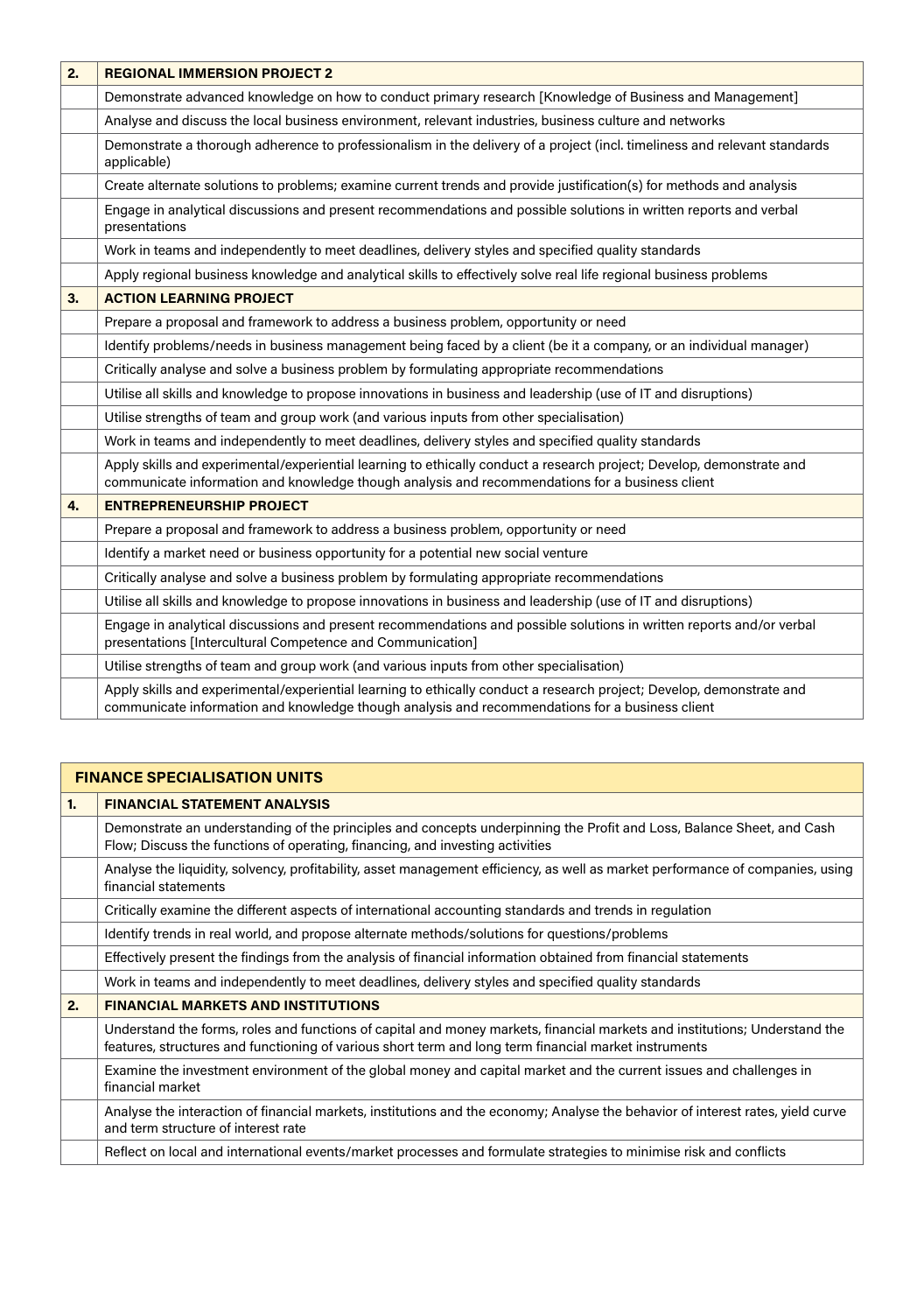| 3. | <b>INTERNATIONAL FINANCE</b>                                                                                                                                                                                                                     |
|----|--------------------------------------------------------------------------------------------------------------------------------------------------------------------------------------------------------------------------------------------------|
|    | Discuss the different financial products available in the international market and the related regulatory guidelines                                                                                                                             |
|    | Interpret data relevant to managing international finance and trade – including currency, fixed income and balance of<br>payment data                                                                                                            |
|    | Evaluate techniques and instruments for managing risks in cross border trade; Critically analyse and discuss the relevant risk<br>factors in International exposures and develop strategies to manage such risks                                 |
|    | Examine reports and current journal articles and present innovations, trends and associated challenges                                                                                                                                           |
|    | Engage in analytical discussions and present recommendations and possible solutions in written reports and/or verbal<br>presentations Work in teams and independently to meet deadlines, delivery styles and specified quality standards         |
| 4. | <b>INVESTMENT ANALYSIS</b>                                                                                                                                                                                                                       |
|    | Demonstrate an understanding of the key reasons for, and benefits of security analysis and portfolio management; Display<br>knowledge of how the diversification of asset classes can reduce the risk profile of corporate investment portfolios |
|    | Monitor investment portfolios; Solve financial problems within the context of a dynamic market place                                                                                                                                             |
|    | Compare and contrast of the investment parameters of a higher-risk investment opportunity                                                                                                                                                        |
|    | Explore trends and options; Formulate strategies and associated decision(s)                                                                                                                                                                      |
|    | Apply investment management models to value various assets classes and portfolios                                                                                                                                                                |
| 5. | <b>FINANCIAL AND RISK MODELLING</b>                                                                                                                                                                                                              |
|    | Discuss the fundamentals of financial risk, return trade off and risk management; Demonstrate an understanding of the<br>Monte Carlo simulation methodology for risk management; Compare and contrast alternative approaches to option valuation |
|    | Exhibit practical knowledge of how to construct and audit robust financial and risk models                                                                                                                                                       |
|    | Evaluate strategies to manage risks using derivatives; Apply real options methodology to assess risks in capital investment<br>decisions [Problem Solving and Decision Making]                                                                   |
|    | Examine trends and risks, and predict (propose multiple pathways of actions)                                                                                                                                                                     |
|    | Work in teams and independently to meet deadlines, delivery styles and specified quality standards                                                                                                                                               |
|    | Apply simulation techniques to assess risks in portfolio investments, mergers and acquisitions and capital structuring                                                                                                                           |
| 6. | <b>TRADING AND PORTFOLIO MANAGEMENT</b>                                                                                                                                                                                                          |
|    | Demonstrate an understanding of different portfolios structures suitable for a variety of investor profiles                                                                                                                                      |
|    | Discuss appropriate trading strategies based on portfolio objectives                                                                                                                                                                             |
|    | Conduct technical analysis for portfolio construction                                                                                                                                                                                            |
|    | Engage in analytical and technical discussions and present recommendation/possible solutions in written reports and/or<br>verbal presentations                                                                                                   |
|    | Select and apply techniques to evaluate portfolio performance in a practical setting                                                                                                                                                             |

| <b>MARKETING SPECIALISATION UNITS</b> |                                                                                                                                                                                                                      |  |
|---------------------------------------|----------------------------------------------------------------------------------------------------------------------------------------------------------------------------------------------------------------------|--|
| 1.                                    | <b>DIGITAL MARKETING</b>                                                                                                                                                                                             |  |
|                                       | Understand the main frameworks for successfully implementing marketing strategies that leverage on the power of the<br>Internet                                                                                      |  |
|                                       | Articulate the benefits and limitations of the Internet and other enabling technologies to the marketing function, to<br>organisations, to consumers and society                                                     |  |
|                                       | Describe and analyse the major legal, ethical, and policy issues related to technology-based marketing including information<br>privacy, security and technology access/usage difference across nations and cultures |  |
|                                       | Explore systems and datasets relevant to innovative practices: Examine social and web-media/data                                                                                                                     |  |
|                                       | Engage in analytical discussions and present recommendations and possible solutions in written, on-line and verbal<br>presentations                                                                                  |  |
|                                       | Work in teams and independently to meet deadlines, delivery styles and specified quality standards                                                                                                                   |  |
| 2.                                    | <b>CLIENT RELATIONSHIP MANAGEMENT</b>                                                                                                                                                                                |  |
|                                       | Demonstrate an understanding of product portfolio proliferation planning and service experience design; Discuss the<br>requirements for the design and introduction of a new service concept                         |  |
|                                       | Identify gaps in a service profit chain and select methods to plug them effectively                                                                                                                                  |  |
|                                       | Compare and contrast line extension and brand extension strategies                                                                                                                                                   |  |
|                                       | Work in teams and independently to meet deadlines, delivery styles and specified quality standards                                                                                                                   |  |
|                                       | Design a service experience plan to achieve customer delight                                                                                                                                                         |  |
|                                       |                                                                                                                                                                                                                      |  |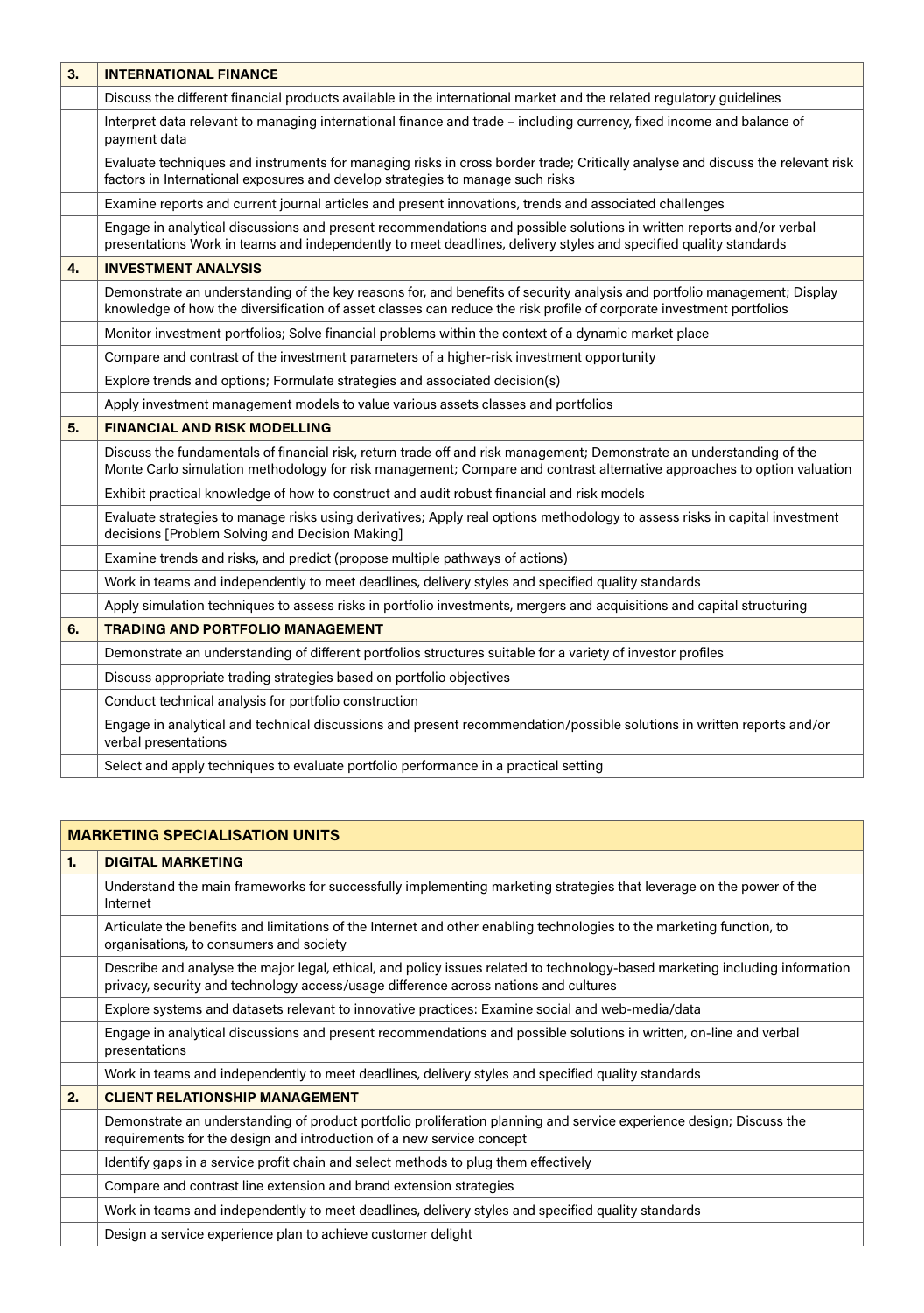| 3. | <b>SALES AND CHANNEL MANAGEMENT</b>                                                                                                                                                                                                         |
|----|---------------------------------------------------------------------------------------------------------------------------------------------------------------------------------------------------------------------------------------------|
|    | Demonstrate the strategic importance of Sales and Channel Management and knowledge of the planning process for selling<br>products and services                                                                                             |
|    | Discuss how distributors' resources in the marketplace enhance efficiency                                                                                                                                                                   |
|    | Identify the right mix and channels for enhancing reach and effectiveness to prevent setbacks/pitfalls                                                                                                                                      |
|    | Engage in analytical discussions and present recommendations and possible solutions in written reports and/or verbal<br>presentations                                                                                                       |
|    | Work in teams and independently to meet deadlines, delivery styles and specified quality standards                                                                                                                                          |
|    | Evaluate the principles of ethics in sales management                                                                                                                                                                                       |
| 4. | <b>BRANDING AND COMMUNICATION</b>                                                                                                                                                                                                           |
|    | Demonstrate an understanding the branding process and key branding concepts including brand; Exhibit insight on how to<br>manage brands across products/services and cultures/countries                                                     |
|    | Use frameworks/metrics for evaluating the communication plan                                                                                                                                                                                |
|    | Appreciate brand structures and its role in developing, maintaining and growing brands; Critically evaluate options available<br>for communication and plan communications initiatives including the formulation of messages                |
|    | Compare and contrast various communication initiatives and propose alternatives/innovations                                                                                                                                                 |
|    | Engage in analytical discussions and present recommendations and possible solutions in written reports and/or verbal<br>presentations                                                                                                       |
|    | Work in teams and independently to meet deadlines, delivery styles and specified quality standards                                                                                                                                          |
|    | Formulate a budget, and briefing to an agency and develop a basic communications plan accordingly                                                                                                                                           |
| 5. | <b>MARKETING STRATEGY</b>                                                                                                                                                                                                                   |
|    | Demonstrate an understanding of the strategic marketing concepts such as brand management, channel management,<br>communication and promotion, and pricing strategy                                                                         |
|    | Discuss strategic marketing concepts like segmentation and positioning strategy, and brand portfolio management strategy                                                                                                                    |
|    | Critically analyse market forces from a strategic perspective                                                                                                                                                                               |
|    | Examine trends and risks, and predict (propose multiple pathways of actions)                                                                                                                                                                |
|    | Work in teams to deliberate on options and decisions available through groupwork (case-studies and simulations).                                                                                                                            |
|    | Apply strategic marketing techniques in a compressed time frame to assess realistic business scenarios in a simulated<br>environment                                                                                                        |
| 6. | <b>RETAIL MANAGEMENT</b>                                                                                                                                                                                                                    |
|    | Demonstrate an understanding of the retail environment from customer, competition and technology points of view; Discuss<br>the process of Buying and Merchandising for Retail success                                                      |
|    | Display insight into the essentials for success in a retail business venture                                                                                                                                                                |
|    | Critically assess different retail formats and design store formats in terms of business requirements and objectives business;<br>Compare and contrast retail communication alternatives and their suitability for different retail formats |
|    | Engage in analytical discussions and present recommendations and possible solutions in written reports and/or verbal<br>presentations                                                                                                       |
|    | Work in teams to deliberate on options and decisions available through groupwork (case-studies and simulations)                                                                                                                             |

| <b>ENTREPRENEURSHIP SPECIALISATION UNITS</b> |                                                                                                                                                                                                                                                                                      |  |
|----------------------------------------------|--------------------------------------------------------------------------------------------------------------------------------------------------------------------------------------------------------------------------------------------------------------------------------------|--|
| 1.                                           | <b>FOUNDATIONS OF ENTREPRENEURSHIP</b>                                                                                                                                                                                                                                               |  |
|                                              | Define and explain the key drivers behind the creation of new ventures; Discuss the key risks that need to be assessed and<br>mitigated where possible; Identify and explain the different aspects of going public, pursuing different growth strategies and<br>exiting the business |  |
|                                              | Demonstrate the knowledge of how to evaluate new venture opportunities and build a business case accordingly                                                                                                                                                                         |  |
|                                              | Demonstrate an insight into sources of financing, deal structuring and the venture capital and private equity markets and<br>understand key aspects of valuing a business                                                                                                            |  |
|                                              | Persuasively present a business case to potential investors. Work in teams and independently to meet deadlines, delivery<br>styles and specified quality standards                                                                                                                   |  |